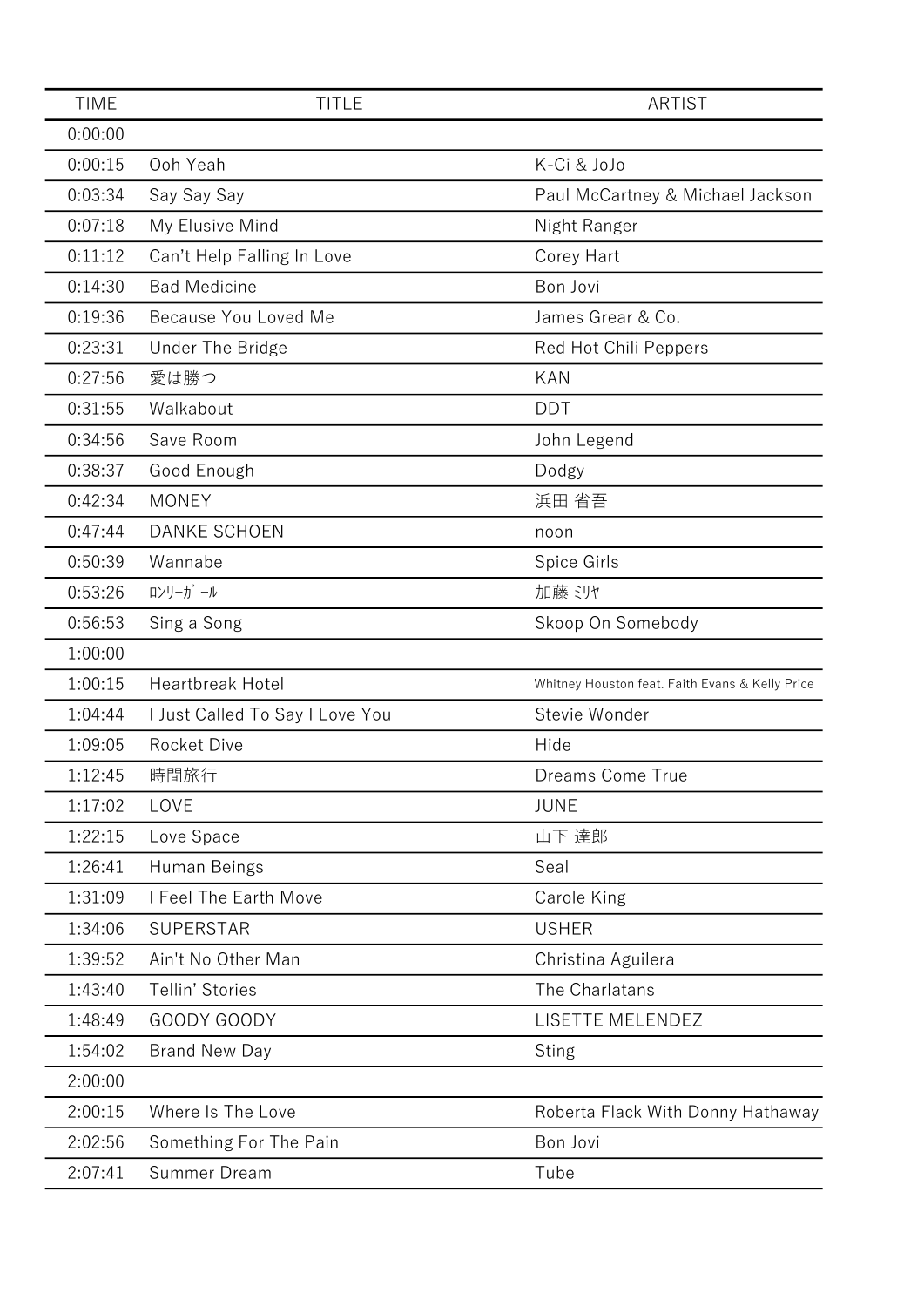| <b>TIME</b> | <b>TITLE</b>              | <b>ARTIST</b>                       |
|-------------|---------------------------|-------------------------------------|
| 2:11:48     | Like A Rolling Stone      | Bob Dylan                           |
| 2:17:53     | Fly Like An Eagle         | Seal                                |
| 2:22:05     | 逢いにゆこう                    | 羊毛とおはな                              |
| 2:26:30     | Old Pop In An Oak         | Rednex                              |
| 2:30:02     | 魔弾 ~Der Freischutz~       | T.M.Revolution                      |
| 2:34:36     | SUN SHINE ON MY SHOULDERS | <b>JOHN DENVER</b>                  |
| 2:39:44     | again                     | janet jackson                       |
| 2:43:31     | Happy People              | R. Kelly                            |
| 2:48:25     | Beautiful                 | christina aguilera                  |
| 2:52:24     | 淡い花色                      | 古内 東子                               |
| 2:57:38     | Love, needing             | 倉木 麻衣                               |
| 3:00:00     |                           |                                     |
| 3:00:14     | 99 Miles From L.A.        | Art Garfunkel                       |
| 3:03:34     | Woman From Tokyo          | Deep Purple                         |
| 3:09:18     | Do Ya Wanna Funk          | <b>Sylvester With Patric Cowley</b> |
| 3:12:48     | Can't See Me              | lan Brown                           |
| 3:17:42     | Little Bit Of Lovin'      | Kele Le Roc                         |
| 3:21:47     | Holiday                   | Madonna                             |
| 3:25:45     | Me, Myself & I            | Beyonce                             |
| 3:29:41     | Siberia                   | <b>BACKSTREET BOYS</b>              |
| 3:33:50     | Angel                     | Akon                                |
| 3:37:24     | De Do Do DO, De Da Da Da  | The Police                          |
| 3:41:27     | Why Do Fools Fall In Love | Diana Ross                          |
| 3:44:19     | Susie Darlin'             | Robin Luke                          |
| 3:46:55     | Love In An Elevator       | Aerosmith                           |
| 3:52:17     | I Remember Yesterday      | Donna Summer                        |
| 3:57:02     | It Could Be               | Blur                                |
| 4:00:00     |                           |                                     |
| 4:00:14     | ノクターン                     | 平原 綾香                               |
| 4:04:53     | Gone In The Smoke         | <b>Atomic Swing</b>                 |
| 4:08:12     | Lights                    | Journey                             |
| 4:11:21     | <b>MONKEY MAGIC</b>       | ゴダイゴ                                |
| 4:15:06     | <b>SUPERSTAR</b>          | 土岐 麻子                               |
| 4:20:13     | Boys And Girls            | Tony Toni Tone (Rap By AMG)         |
| 4:23:39     | サナギ                       | 入力 シカオ                              |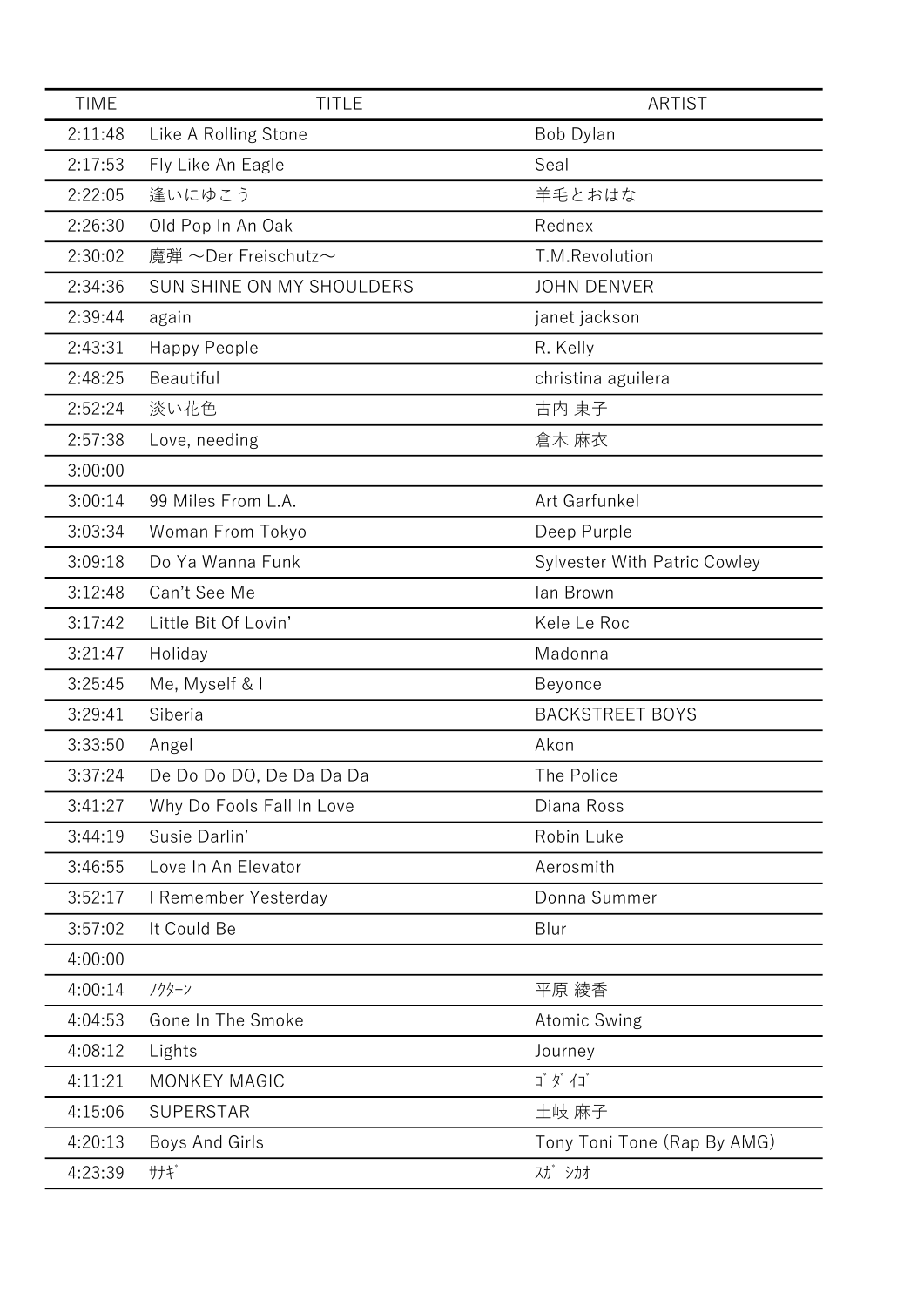| <b>TIME</b> | <b>TITLE</b>                                            | <b>ARTIST</b>                          |
|-------------|---------------------------------------------------------|----------------------------------------|
| 4:28:27     | Impossible                                              | Kanye West feat. Twista & Keyshia Cole |
| 4:31:47     | オリジ ナル スマイル                                             | <b>SMAP</b>                            |
| 4:36:51     | It's So Easy                                            | Guns N' Roses                          |
| 4:40:10     | Speak My Language                                       | Inner Circle                           |
| 4:43:55     | Game Over (魅惑のモンキーマジック)                                 | Spiral Life                            |
| 4:48:52     | 最後のサーフホリデー                                              | 杏里                                     |
| 4:54:03     | SPARKLES                                                | bird                                   |
| 4:59:42     | ひまわりの丘で                                                 | 原田 知世                                  |
| 5:00:00     |                                                         |                                        |
| 5:03:49     | ロックンロールは生きている                                           | Mr. Children                           |
| 5:08:39     | Yellow Ledbetter                                        | Pearl Jam                              |
| 5:13:40     | Heartbeat                                               | Tahiti 80                              |
| 5:17:05     | orbit-3                                                 | m-flo                                  |
| 5:21:52     | Indigo Waltz '93 (Dedicate To Michael C.Hoffman) 久保田 利伸 |                                        |
| 5:27:10     | Being With You                                          | Smokey Robinson & The Miracles         |
| 5:31:07     | Sleeping In My Car                                      | Roxette                                |
| 5:34:39     | Circle                                                  | Swam Dive                              |
| 5:38:24     | Pump It                                                 | <b>Black Eyed Peas</b>                 |
| 5:41:57     | Fire The Hole                                           | Van Halen                              |
| 5:46:00     | Girl U Love                                             | Crystal Kay                            |
| 5:50:22     | リンク                                                     | PORNO GRAFFITTI                        |
| 5:54:22     | Over                                                    | Miho feat. Boy-Ken                     |
| 6:00:00     |                                                         |                                        |
| 6:00:14     | Seasons In The Sun                                      | Terry Jacks                            |
| 6:03:40     | 浪漫飛行                                                    | 米米Club                                 |
| 6:07:44     | もう涙はいらない                                                | 鈴木 雅之                                  |
| 6:12:34     | Reach For The Sky                                       | 倉木 麻衣                                  |
| 6:17:18     | Love Junkie                                             | 布袋 寅泰                                  |
| 6:21:16     | 東京旅ル                                                    | SOFFet                                 |
| 6:25:50     | <b>Black Balloon</b>                                    | Goo Goo Dolls                          |
| 6:29:46     | つめたくしないで                                                | 吉田 美和                                  |
| 6:34:07     | <b>That Girl</b>                                        | <b>MJG</b>                             |
| 6:38:26     | I Love Your Smile                                       | Shanice                                |
| 6:42:43     | 閃光少女                                                    | 東京事変                                   |
| 6:45:39     | Hungry Like the Wolf                                    | Duran Duran                            |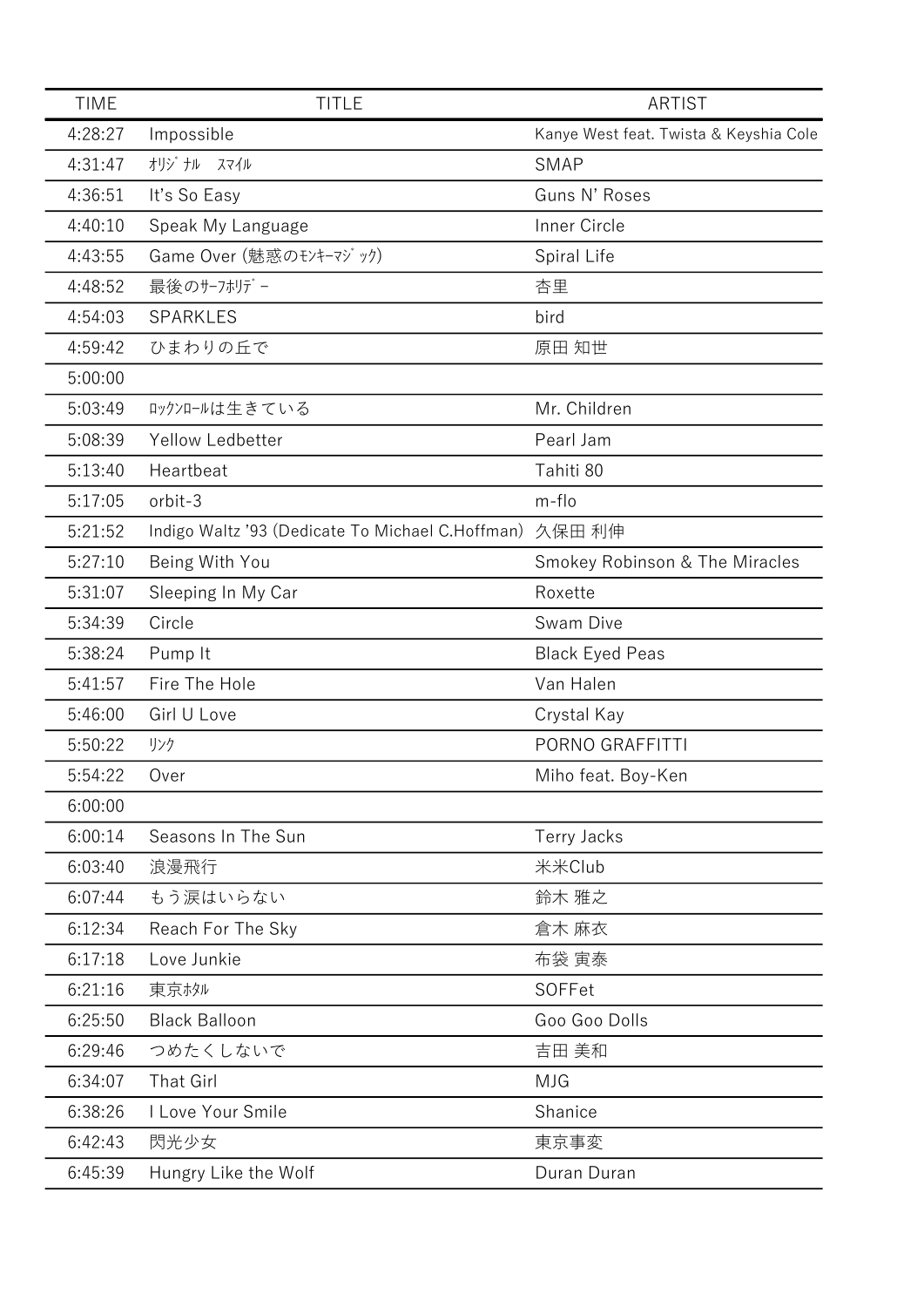| <b>TIME</b><br><b>TITLE</b>                                                            | <b>ARTIST</b>                            |
|----------------------------------------------------------------------------------------|------------------------------------------|
| 6:49:02<br>嶋野 百恵 feat. Skoop<br>Everything (I See)                                     |                                          |
| 6:54:45<br>Be With You<br>Glay                                                         |                                          |
| 7:00:00                                                                                |                                          |
| 7:02:05<br><b>TUOMO</b><br>Don't take it too hard                                      |                                          |
| 加藤 ミリヤ<br>7:05:16<br>Never let go                                                      |                                          |
| 7:10:05<br>Zero<br>The Smashing Pumpkins                                               |                                          |
| 7:12:44<br>U <sub>2</sub><br>Discotheque                                               |                                          |
| 7:18:06<br><b>YUKI</b><br>汽車に乗って                                                       |                                          |
| 7:23:38<br>Chances<br><b>BACKSTREET BOYS</b>                                           |                                          |
| 7:26:45<br><b>BETTER MAN</b><br><b>THOMAS BARSOE</b>                                   |                                          |
| 7:30:16<br>Hurting Each Other<br>Carpenters                                            |                                          |
| 宇宙の果てはこの目の前に<br>7:33:21<br>andymori                                                    |                                          |
| 7:38:25<br>MIRANDA COSGROVE<br>Dancing Crazy                                           |                                          |
| 7:42:25<br>She Runs Away<br>Duncan Sheik                                               |                                          |
| 7:46:05<br><b>I LIKE IT</b><br>solid base                                              |                                          |
| 伝えたいこと<br>7:49:48<br>阿部 真央                                                             |                                          |
| 7:53:57<br>1973<br><b>JAMES BLUNT</b>                                                  |                                          |
| 8:00:00                                                                                |                                          |
| 8:02:05<br>Money<br>N.A.S.A. feat. David Byrne, Chuck D, Ras Congo, Seu Jorge & Z-Trip |                                          |
| アグレッシ音阝<br>8:06:21<br><b>KREVA</b>                                                     |                                          |
| 8:10:50<br>C'est La Vie<br>B★Wiched                                                    |                                          |
| 8:13:42<br>The Best Thing<br>Savage Garden                                             |                                          |
| 8:18:00<br>Bloom<br>Superfly                                                           |                                          |
| 8:21:54<br><b>FAKE YOUR DEATH</b><br>MY CHEMICAL ROMANCE                               |                                          |
| THE INSPECTOR CLUZO<br>8:25:28<br>THE FRANCH BASTARDS #1                               |                                          |
| 8:28:25<br>Wishing Well<br>Terence Trent D'arby                                        |                                          |
| LOVE PSYCHEDELICO<br>8:32:15<br>Dry Town - Theme of Zero-                              |                                          |
| Darius Rucker<br>8:36:43<br>Come Back Song                                             |                                          |
| 8:40:57<br>You Rock My World<br>Michael Jackson                                        |                                          |
| 8:45:23<br>CJ Lewis<br>Dollars                                                         |                                          |
| 8:49:05<br><b>DOPAMINE</b><br>m-flo loves. EMYLI & Diggy-MO'                           |                                          |
| 8:55:23<br>Ooh AahJust A Little Bit<br>Gina G                                          |                                          |
| 9:00:00                                                                                |                                          |
| 9:03:30<br><b>BELIEVE ME</b>                                                           | Fort Minor feat. Bobo & Styles Of Beyond |
| 9:07:14<br>SOFFet<br>東京ホタル                                                             |                                          |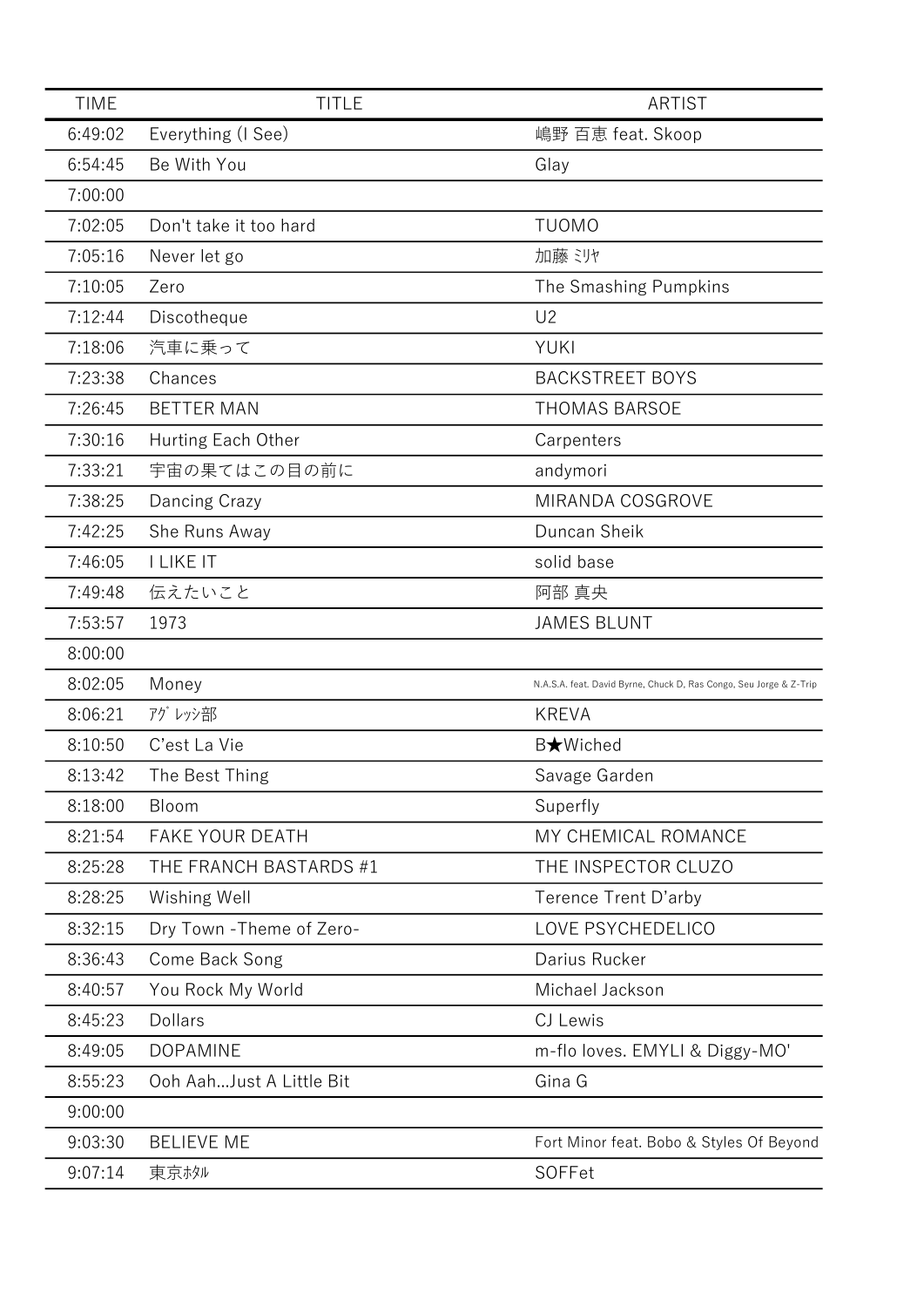| <b>TIME</b> | <b>TITLE</b>               | <b>ARTIST</b>                                   |
|-------------|----------------------------|-------------------------------------------------|
| 9:12:12     | I'm Leavin'                | Lisa Stansfield                                 |
| 9:16:29     | <b>Break Your Heart</b>    | Natalie Merchant                                |
| 9:20:48     | Precious                   | 伊藤 由奈                                           |
| 9:26:42     | <b>HOW INSENSITIVE</b>     | ANTONIO CARLOS JOBIM & STING                    |
| 9:30:26     | POUR UN FLIRT              | MICHEL DELPECH                                  |
| 9:34:12     | Girls                      | 西野カナ                                            |
| 9:38:28     | History                    | One Direction                                   |
| 9:41:53     | <b>HOME</b>                | WESTLIFE                                        |
| 9:45:18     | <b>Every Nation</b>        | Red Hot R+B All Stars                           |
| 9:50:24     | 北鎌倉の思い出                    | サザ゛ンオールスターズ゛                                    |
| 9:55:01     | I Love You Always Forever  | Donna Lewis                                     |
| 12:30:00    |                            |                                                 |
| 12:30:28    | Light And Sounds           | YELLOWCARD                                      |
| 12:33:55    | 透明人間                       | 東京事変                                            |
| 12:38:34    | <b>True Colors</b>         | Cyndi Lauper                                    |
| 12:42:19    | ALL THE MAN THAT I NEED    | <b>WHITNEY HOUSTON</b>                          |
| 12:46:28    | マジ ックデ ィスク                 | ASIAN KUNG-FU GENERATION                        |
| 12:51:04    | LOOK AROUND                | RED HOT CHILI PEPPERS                           |
| 12:54:49    | Bump N' Grind              | R. Kelly                                        |
| 13:00:00    |                            |                                                 |
| 13:00:15    | Torn                       | LeToya                                          |
| 13:04:35    | 君と背景                       | sleepy.ab                                       |
| 13:09:10    | CAN'T TAKE MY EYES OFF YOU | sheena easton                                   |
| 13:13:22    | Harden My Heart            | Quarterflash                                    |
| 13:17:26    | world symphony             | <b>ACIDMAN</b>                                  |
| 13:21:25    | THE MAN WHO CAN'T BE MOVED | THE SCRIPT                                      |
| 13:25:41    | What A Wonderful World     | Rod Stewart Feat. Stevie Wonder                 |
| 16:00:00    |                            |                                                 |
| 16:00:14    | When We Stand Together     | Nickelback                                      |
| 16:03:22    | <b>Red Criminal</b>        | THE ORAL CIGARETTS                              |
| 16:08:02    | <b>Good Vibrations</b>     | Marky Mark & The Funky Bunch                    |
| 16:12:31    | THE BOY DOES NOTHING       | ALESHA DIXON                                    |
| 16:16:09    | Why Not?                   | Fantastic Plastic Machine feat. Ryohei Yamamoto |
| 16:21:32    | The Other End Of Mine      | Toto                                            |
| 16:26:33    | <b>DESAFINADO</b>          | Astrud Gilberto & George Michael                |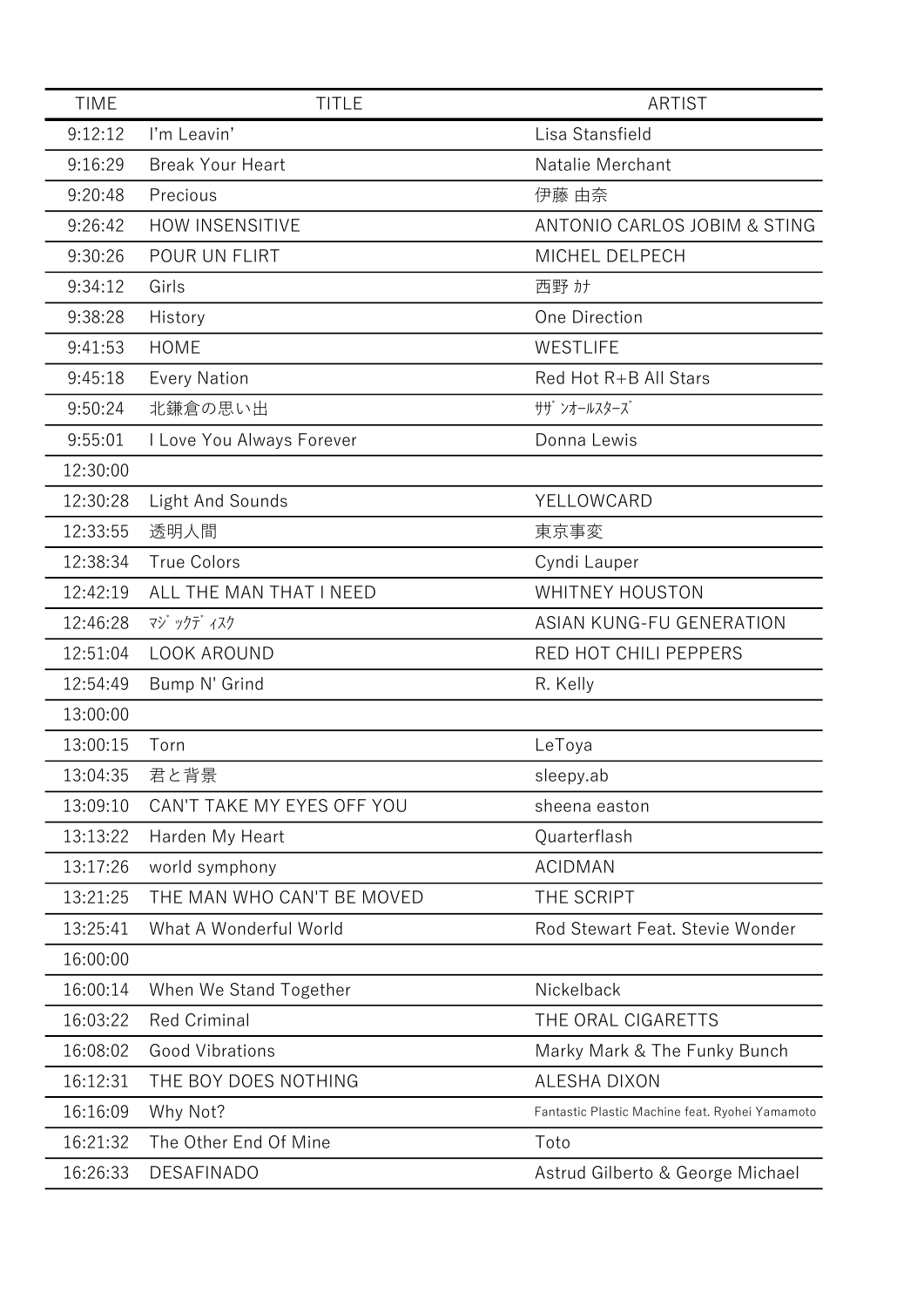| <b>TIME</b> | <b>TITLE</b>                          | <b>ARTIST</b>                |
|-------------|---------------------------------------|------------------------------|
| 16:33:00    | THE YEAH YEAH YEAH SONG               | THE FLAMING LIPS             |
| 16:37:51    | 喜怒哀楽plus愛                             | 木村加う                         |
| 16:41:41    | Just My Imagination                   | 14Karat Soul                 |
| 16:47:18    | Tomorrow                              | <b>Tevin Campbell</b>        |
| 16:52:22    | きっと言える                                | 荒井 由実                        |
| 16:55:12    | I Feel For You                        | Prince                       |
| 19:00:00    |                                       |                              |
| 19:00:14    | Diamonds From Sierra Leone            | Kanye West                   |
| 19:04:13    | 住所 feat. 岡村 靖幸                        | KICK THE CAN CREW            |
| 19:08:36    | I Love La                             | <b>STARCRAWLER</b>           |
| 19:11:52    | <b>JOLENE</b>                         | THE LITTLE WILLIES           |
| 19:16:48    | ヒトリセカイ                                | 10-FEET                      |
| 19:21:35    | Learn To Fly                          | Foo Fighters                 |
| 19:25:39    | O Dia Em Que Faremos Contato (未知との遭遇) | Lenine                       |
| 19:31:10    | <b>LET'S DANCE</b>                    | Five                         |
| 19:34:46    | 指輪                                    | <b>CRAZY KEN BAND</b>        |
| 19:38:15    | SPOTLIGHT                             | <b>JENNIFER HUDSON</b>       |
| 19:42:24    | I'LL VE LOVIN' U LONG TIME            | <b>MARIAH CAREY</b>          |
| 19:45:34    | やわらかい肌                                | Aco                          |
| 19:50:47    | Blame It On The Boogie                | Clock                        |
| 19:54:26    | When Will My Heart Beat Again         | Louise                       |
| 20:00:00    |                                       |                              |
| 20:00:15    | Good Morning                          | Chamillionaire               |
| 20:03:46    | bird                                  | 指田郁也                         |
| 20:09:52    | Time Of Our Lives                     | Pitbull Feat. Ne-Yo          |
| 20:13:39    | <b>S&amp;M</b>                        | Rihanna Feat. Britney Spears |
| 20:18:04    | ミックスナッツ                               | Official髭男dism               |
| 20:21:35    | secret file                           | clarkesville.                |
| 20:25:33    | Gloria                                | Laura Branigan               |
| 20:31:11    | <b>GOODIES</b>                        | CIARA feat. PETEY PABLO      |
| 20:34:53    | Keep Your Love                        | CHEMISTRY + SYNERGY          |
| 20:39:48    | MR. DABADA                            | CARLOS JEAN                  |
| 20:43:04    | Love, Need And Want You               | Carroll Thompson             |
| 20:47:11    | オリエンタル・ダ イヤモント゛                       | <b>PUFFY</b>                 |
| 20:51:13    | EVERYDAY                              | GLOSS                        |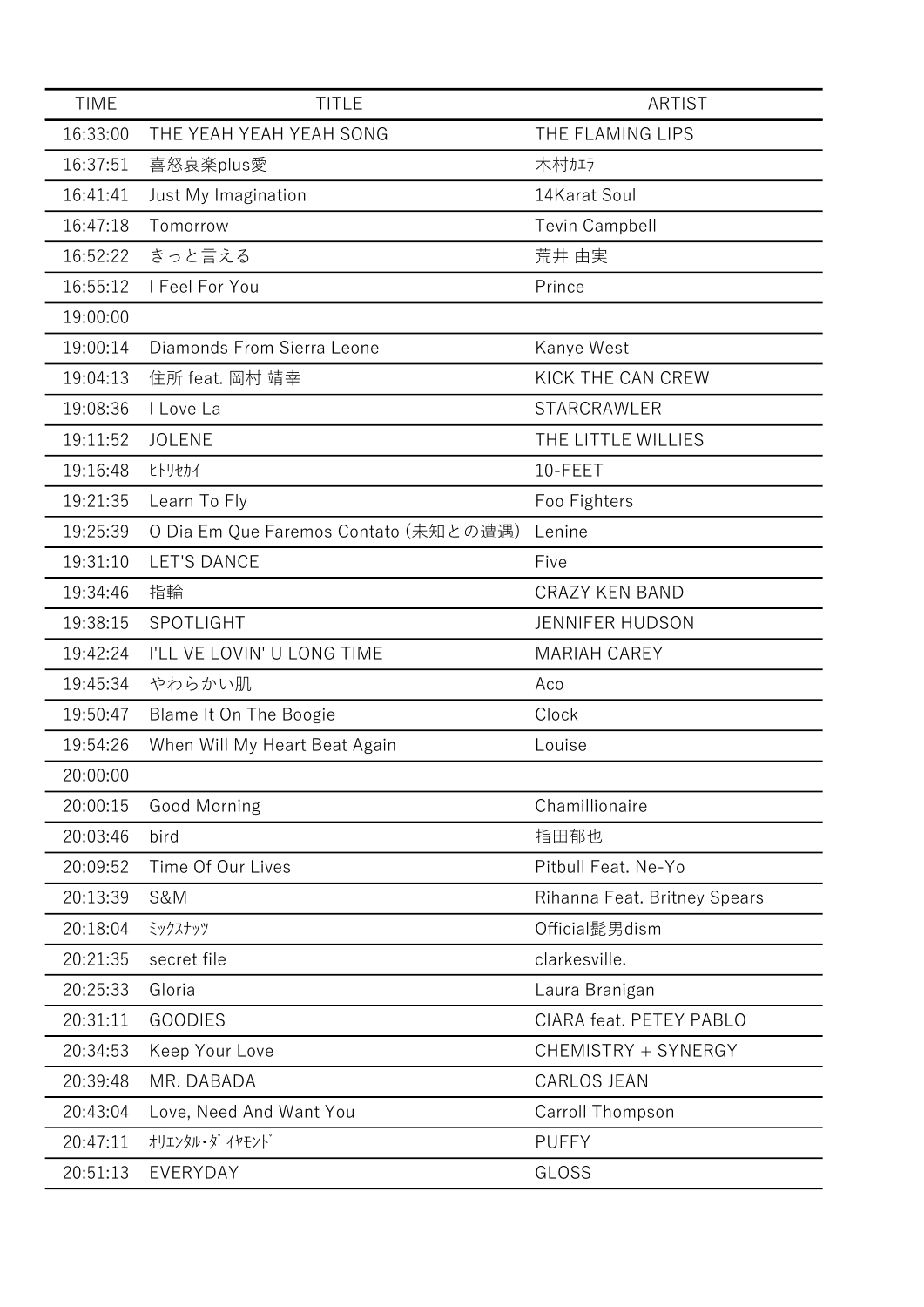| <b>TIME</b> | <b>TITLE</b>             | <b>ARTIST</b>                  |
|-------------|--------------------------|--------------------------------|
| 20:54:38    | World Without You        | <b>Trine Rein</b>              |
| 21:00:00    |                          |                                |
| 21:00:15    | <b>UNDERCLASS HERO</b>   | <b>SUM 41</b>                  |
| 21:03:28    | 木綿のハンカチーフ                | 椎名 林檎 & 松崎 ナオ                  |
| 21:09:46    | One Kiss                 | Calvin Harris & Dua Lipa       |
| 21:13:20    | Day 'N' Nite             | Kid Cudi                       |
| 21:17:10    | 輝く月のように                  | Superfly                       |
| 21:22:33    | Where Am I At            | Max                            |
| 21:26:09    | $\circ$                  | Omarion                        |
| 21:31:11    | Fast Car                 | <b>Tracy Chapman</b>           |
| 21:36:05    | Ghetto Child             | Joe feat. Shaggy               |
| 21:40:31    | がむしゃら~熱くなれ~              | ウルフルズ                          |
| 21:44:15    | <b>Country House</b>     | Blur                           |
| 21:48:11    | たそがれマイ・ラグ                | 嶋野 百恵                          |
| 21:54:00    | <b>SO BADD</b>           | ZHANE                          |
| 22:00:00    |                          |                                |
| 22:00:15    | MEET ME HALFWAY          | THE BLACK EYED PEAS            |
| 22:05:00    | <b>EMOTION</b>           | 加藤ミリヤ                          |
| 22:10:11    | Bedrock                  | Young Money Feat. Lloyd        |
| 22:15:00    | <b>Welcome Back</b>      | Ma\$e                          |
| 22:19:25    | ファンファーレ                  | sumika                         |
| 22:22:26    | Never Again              | Kelly Clarkson                 |
| 22:26:18    | <b>VIVA LA VIDA</b>      | freedom orchestra              |
| 22:31:11    | Kiss From A Rose         | Seal                           |
| 22:35:57    | Damaged                  | <b>TLC</b>                     |
| 22:40:05    | <b>FOREVER MINE</b>      | 山下 達郎                          |
| 22:44:57    | If We Hold On Together   | Diana Ross                     |
| 22:49:13    | ブ ラック・コーヒー               | Original Love                  |
| 22:53:39    | Step On                  | <b>Happy Mondays</b>           |
| 23:00:00    |                          |                                |
| 23:00:15    | <b>Beautiful Rain</b>    | Little Tempo feat. Eddi Reader |
| 23:05:13    | Love Is The Seventh Wave | <b>Sting</b>                   |
| 23:08:52    | ハンマーソングと痛みの塔             | <b>BUMP OF CHICKEN</b>         |
| 23:13:06    | Dancing Queen            | Glow                           |
| 23:15:44    | I'll Be There            | Tina                           |